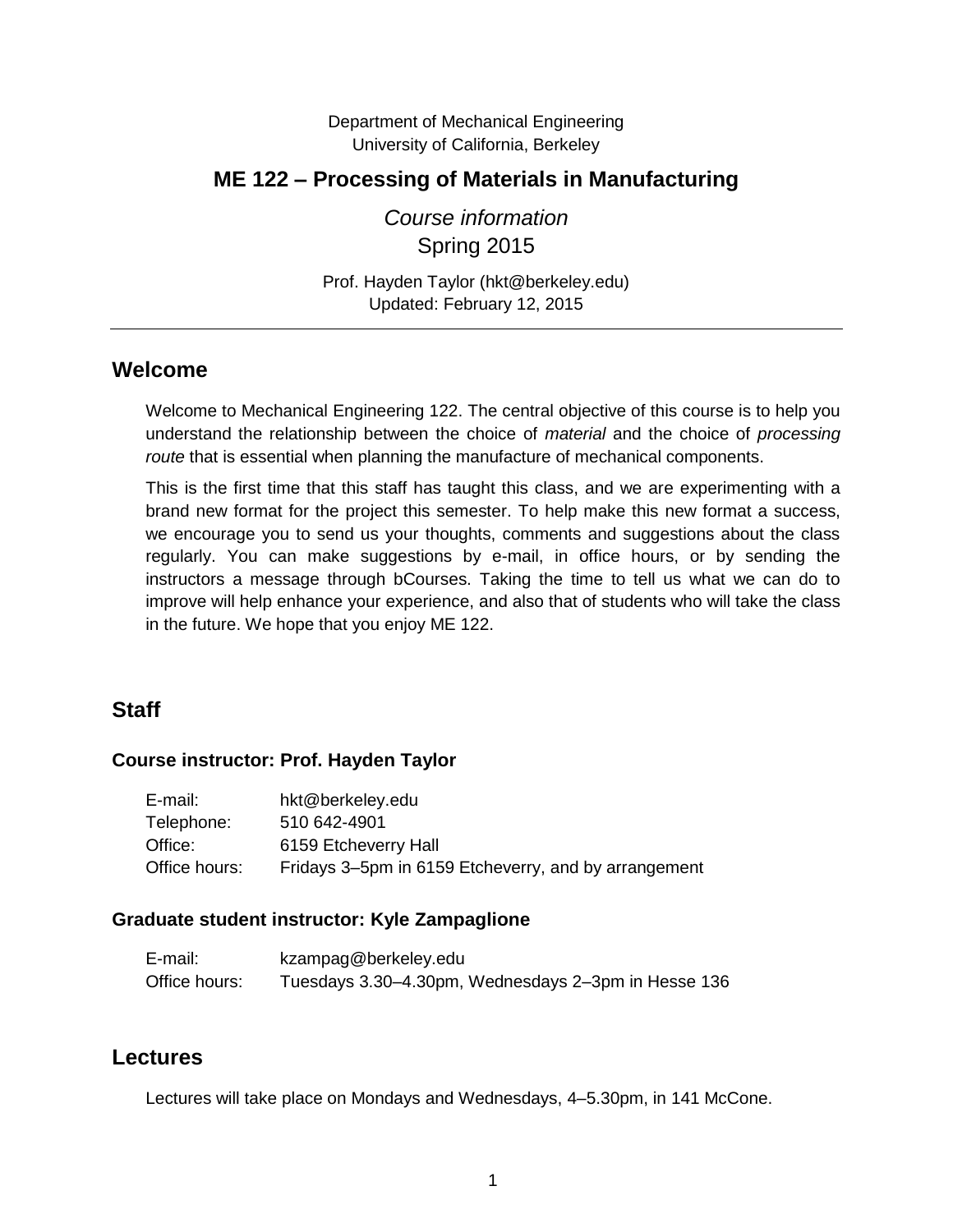#### **Discussions**

Discussions, at which regular attendance is required, will take place in 1165 Etcheverry on Tuesdays 11am–12pm and Thursdays 5–6pm.

## **The Design for Manufacturing project**

The semester-long project gives an opportunity to integrate all the material covered in this class. You will be working in teams to design, from scratch, a mechanical assembly to satisfy a need that you identify. You will then select materials and manufacturing processes for each component, and plan the manufacturing process for an appropriate production volume. You will not be making any physical components in a lab or workshop; this is a conceptual project in which you will learn about processing options available throughout industry. You will consult with engineers working in industry to make informed decisions. Your mechanism and process plan will be presented primarily in the form of a website. Here is a template website, prepared by Kyle: [https://sites.google.com/site/me122example/home.](https://sites.google.com/site/me122example/home)

#### **Homeworks**

There will also be short written homeworks, approximately bi-weekly, to support learning of the technical material. Homeworks will be due by 5pm on the Friday of the week they are due. Homework questions will be released on bCourses at least one week, and usually longer, before the due date. You can either turn in your homework solutions on paper (location to be confirmed) or upload your solutions to bCourses (a scan of handwritten work is absolutely fine). We aim to return graded homework within one week of submission.

#### **Exams**

There will be two exams, one in class during week 7, and the second during the final exam slot scheduled for this class (Friday May 15, 8–11am).

#### **Course text**

The official class textbook is:

*Manufacturing Processes for Engineering Materials*, by S. Kalpakjian and S. Schmid, 5th Edition, Prentice Hall. ISBN 978-0132272711. Library call number: TS183.K34 2008.

We have chosen this text because of its detailed coverage of a wide range of manufacturing processes, backed up by experimental data. There is more detail in the book than you will be required to know for assessments in this class; whatever is covered in lecture and discussions is what you will be expected to know for the homeworks and tests. Homework tasks will *not* be assigned directly from problems in Kalpakjian.

Other books of possible interest include the following good reference: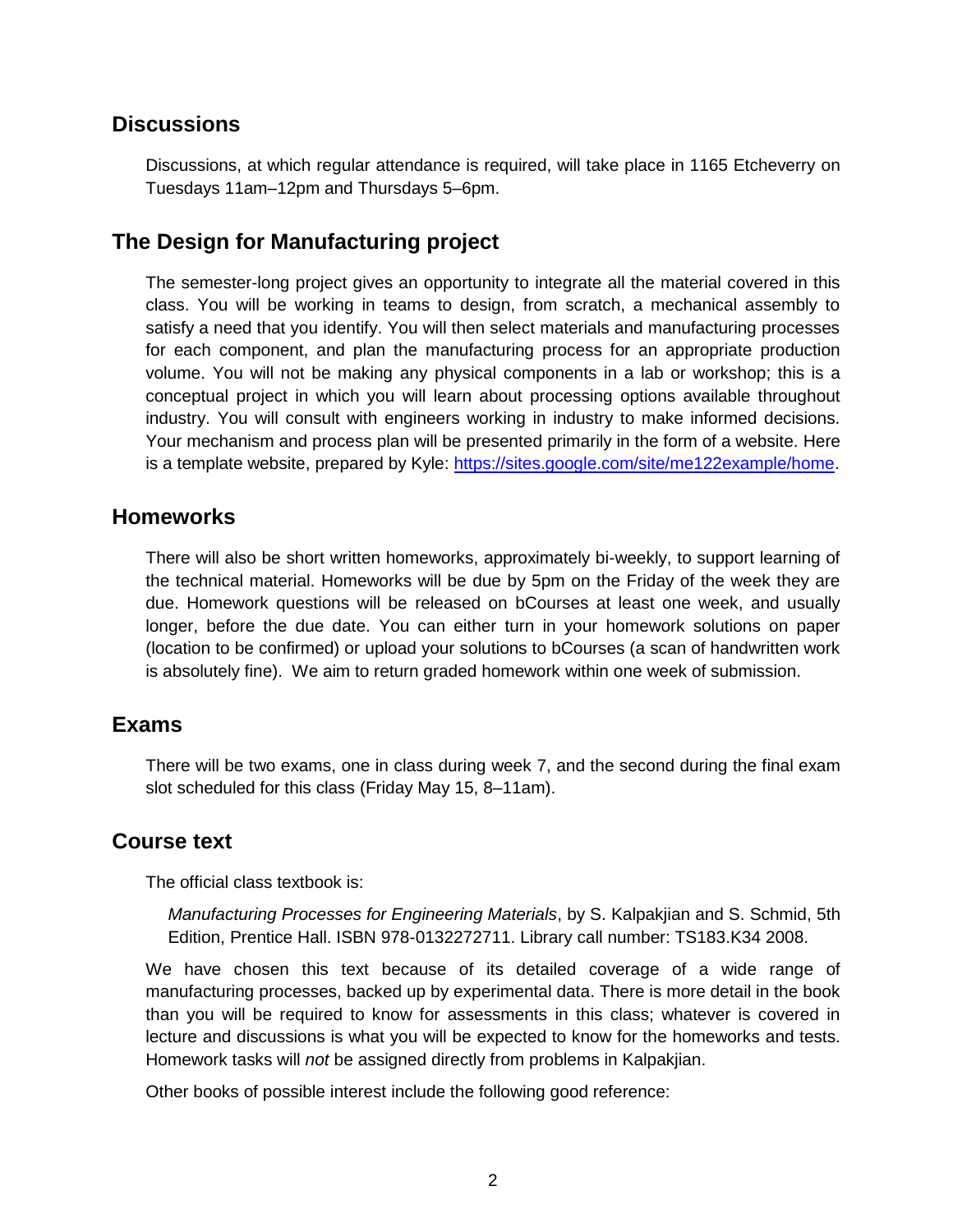*Fundamentals of Modern Manufacturing: Materials, Processes, and Systems*, by M.P. Groover, Wiley. ISBN 978-1-1182-3146-3. Library call number: TS183.G78 2013.

An excellent text for understanding material and process selection approaches is:

*Materials Selection in Mechanical Design*, M.F. Ashby, Butterworth-Heinemann, ISBN 978-1-8561-7663-7. Library call number: [TA403.6.A74 2011.](http://oskicat.berkeley.edu/search~S1?/cTA403.6+.A74+2011/cta++403.6+a74+2011/-3,-1,,B/browse) There is also an electronic version available through the Library.

This recent book provides a vision for the future of additive manufacturing:

*Fabricated: the New World of 3D Printing*, H. Lipson and M. Kurman, Wiley, ISBN 978-1- 1183-5063-8

This 2013 book offers a trenchant perspective on the state of manufacturing in the US and its importance to the economy:

*Made in the USA: The Rise and Retreat of American Manufacturing*, Vaclav Smil, MIT Press. ISBN 978-0-2620-1938-5.

## **Software and computing**

You will be needing access to the Solidworks program to prepare the design of your project's mechanical assembly. Kyle has prepared a reference sheet containing all the information you need in this regard, and it is available on bCourses.

# **Grading**

Students will receive a letter grade for this course, composed in the following way:

- Bi-weekly homeworks: 30%
- Two midterm exams: 30%
- Design for Manufacturing project: 40%

## **Academic integrity**

We will be adhering to the Berkeley Honor Code [\(http://asuc.org/honorcode/index.php\)](http://asuc.org/honorcode/index.php). If anyone has any questions about the responsibilities they have as part of this Code, please contact the course instructor.

# **Lateness and illness policy**

Discussion sessions are an integral part of this class and are considered compulsory, partly because they will be the primary venue for getting feedback on the progress of your projects. However, if you fall ill we would prefer you not to come to class. A rise in 'flu cases is expected on campus during the first part of the semester, and the advice is to stay away from class if sick. If you fall ill or experience exceptional circumstances, please contact Kyle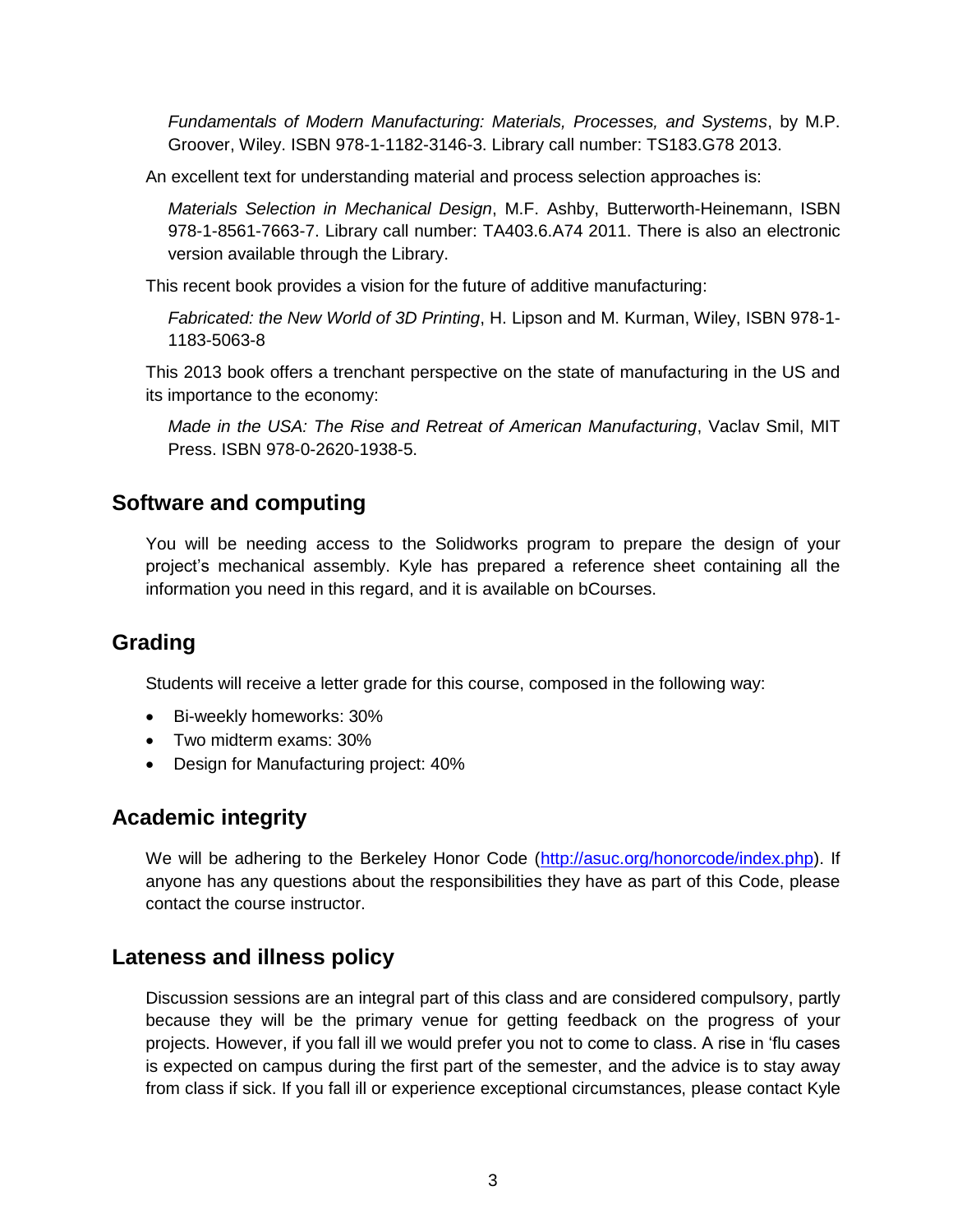to arrange an alternative time to complete the relevant work once you have recovered. We will *not* be requiring written excuses from medical personnel.

For written assignments turned in after the deadline with no legitimate excuse, the score for that assignment will be multiplied by the following lateness factor:  $L = 0.3e^{-t/4} + 0.7e^{-t/72}$ where *t* is the number of hours late.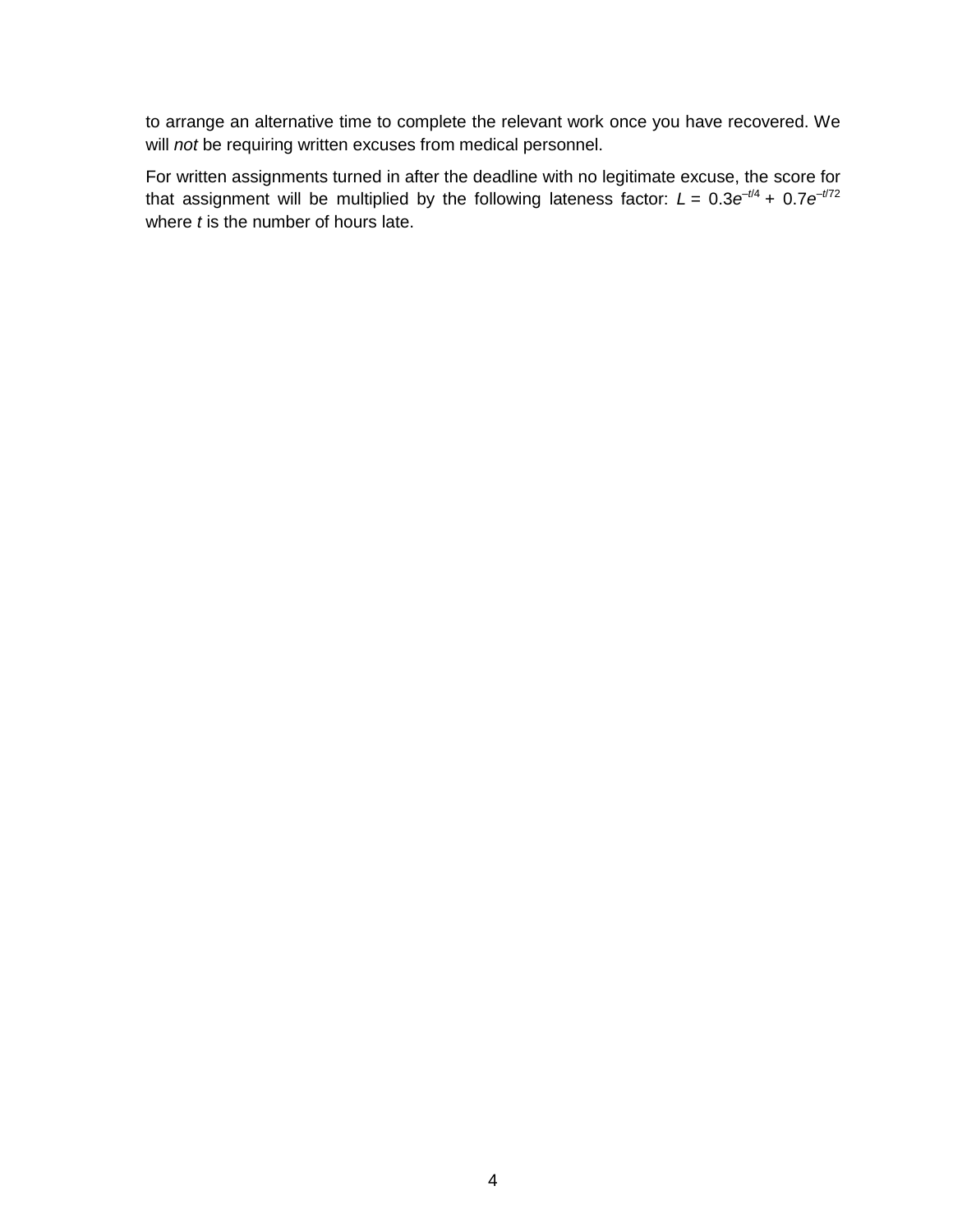# **Class, discussion, and assignment schedule**

| Week | Day | <b>Date</b> | Lecture                                                                                                                                                             | <b>Discussion</b>                      | <b>Assignments due</b>                                                                                                                          | Reading                                                                         |
|------|-----|-------------|---------------------------------------------------------------------------------------------------------------------------------------------------------------------|----------------------------------------|-------------------------------------------------------------------------------------------------------------------------------------------------|---------------------------------------------------------------------------------|
|      | W   | 1/21        | Introduction: significance of<br>manufacturing to the US and global<br>economies; resurgence of<br>manufacturing in USA. Process<br>taxonomy. Project introduction. | No discussion                          |                                                                                                                                                 |                                                                                 |
| 2    | M   | 1/26        | Material properties and testing                                                                                                                                     |                                        |                                                                                                                                                 | Kalpakjian ch. 2                                                                |
|      | W   | 1/28        |                                                                                                                                                                     | Project introduction                   |                                                                                                                                                 | Kalpakjian ch. 3<br>(metals); ch. 10.2-10.9<br>(plastics); ch. 11<br>(ceramics) |
| 3    | M   | 2/2         | Process- and materials-selection<br>charts                                                                                                                          | Ashby charts and project               | Due 2/6 at 5pm: HW1<br>(Processing-property<br>relationships; process<br>selection). E-mail project<br>topic, pitch partner, and<br>slide.      | (Ashby, Materials<br>Selection in Mechanical<br>Design)                         |
|      | W   | 2/4         | Processing-property relationships in<br>materials                                                                                                                   | pitch information                      |                                                                                                                                                 | Kalpakjian ch. 8                                                                |
| 4    | M   | 2/9         | Process cost modelling                                                                                                                                              | Project pitches and group<br>formation | Due 2/14 at 5pm: Team<br>compositions and project<br>selections                                                                                 | Kalpakjian ch. 9<br>(subtractive); ch. 14-15<br>(CAD)                           |
|      | W   | 2/11        | Subtractive I: metal cutting                                                                                                                                        |                                        |                                                                                                                                                 | Kalpakjian section<br>10.12                                                     |
| 5    | M   | 2/16        | Holiday                                                                                                                                                             |                                        |                                                                                                                                                 |                                                                                 |
|      | W   | 2/18        | Subtractive II: abrasive, chemical,<br>methods etc. Numerical control and<br>CAD.                                                                                   | HW2 material; Google Sites<br>intro    | Due 2/20 at 5pm: HW2<br>(Subtractive processes).<br>Project website functional<br>and describing project<br>motivation with initial<br>concepts |                                                                                 |
| 6    | M   | 2/23        | Additive I: motivation for using                                                                                                                                    | Quiz 1 review; grad panel              |                                                                                                                                                 |                                                                                 |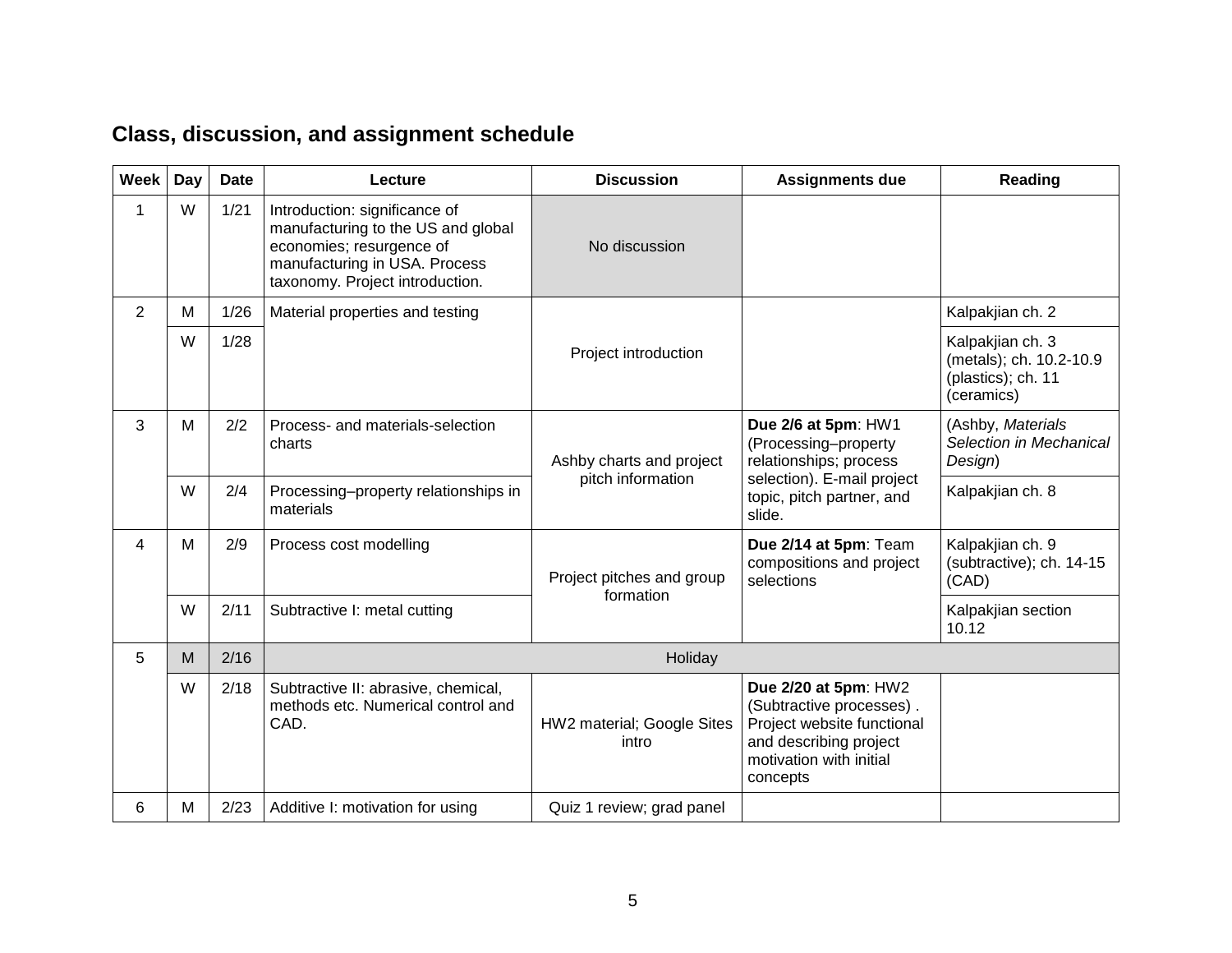|                 |   |      | additive manufacturing, and types of<br>additive process                                                                     | reminder                                                                               |                                                                                                                               |                   |
|-----------------|---|------|------------------------------------------------------------------------------------------------------------------------------|----------------------------------------------------------------------------------------|-------------------------------------------------------------------------------------------------------------------------------|-------------------|
|                 | W | 2/25 | Additive II: application case studies                                                                                        |                                                                                        |                                                                                                                               | Kalpakjian ch. 5  |
| $\overline{7}$  | М | 3/2  | Quiz 1                                                                                                                       |                                                                                        | Due 3/6 at 5pm: HW3                                                                                                           |                   |
|                 | W | 3/4  | Additive III: design for additive<br>manufacturing                                                                           | Grad panel info and how to<br>give design review                                       | (Additive processes) . Due<br>3/8 at 5pm: slides for grad<br>panel review                                                     | Kalpakjian ch. 6  |
| 8               | м | 3/9  | Forming I: casting                                                                                                           |                                                                                        | Due 3/15 at 5pm:<br>preliminary CAD drawings<br>of assembly posted on<br>project website                                      | Kalpakjian ch. 7  |
|                 | W | 3/11 | Forming II: bulk deformation                                                                                                 | Grad panel design review                                                               |                                                                                                                               |                   |
| 9               | M | 3/16 | Forming III: sheet forming                                                                                                   | HW4 material; info for                                                                 | Due 3/20 at 5pm: HW4                                                                                                          | Kalpakjian ch. 10 |
|                 | W | 3/18 | Processing of plastics and composite<br>methods                                                                              | engineering panel                                                                      | (Forming processes)                                                                                                           | Kalpakjian ch. 4  |
| 10 <sup>°</sup> |   |      |                                                                                                                              | 3/23-3/27: Spring Break                                                                |                                                                                                                               |                   |
| 11              | M | 3/30 | Surface finish, dimensional<br>characteristics, metrology, tribology,<br>friction, lubrication, surface<br>treatments        | Tuesday: Office hours/HW5<br>material. Thursday: Team-<br>level material- and process- | Due 3/29 at 5pm: slides<br>for engineering panel. Due<br>4/5 at 5pm: website<br>updated with results of<br>engineering panel. | Kalpakjian ch. 4  |
|                 | W | 4/1  | Team consultations (Tuesday<br>discussion section)                                                                           | selection consultations<br>with visiting engineers                                     |                                                                                                                               | Kalpakjian ch. 12 |
| 12              | M | 4/6  | Tolerancing; fit; geometric<br>dimensioning and tolerancing<br>(GD&T); quality control; statistical<br>process control (SPC) | HW6 material; GD&T<br>practices                                                        | Due 4/10 at 5pm: HW5<br>(Joining processes)                                                                                   | Kalpakjian ch. 12 |
|                 | W | 4/8  | Joining I: welding and brazing                                                                                               |                                                                                        |                                                                                                                               |                   |
| 13              | M | 4/13 | Joining II: adhesives and fasteners                                                                                          |                                                                                        | Due 4/19 at 5pm: process                                                                                                      |                   |
|                 | W | 4/15 | Powder processing                                                                                                            | Presentation: process<br>proposals; selection charts                                   | and materials selection<br>rationale posted on project<br>website                                                             | Kalpakjian ch. 11 |
| 14              | м | 4/20 | Micro- and nano-manufacturing I:                                                                                             | Peer review of GD&T                                                                    | Due 4/24 at 5pm: HW6                                                                                                          | Kalpakjian ch. 13 |